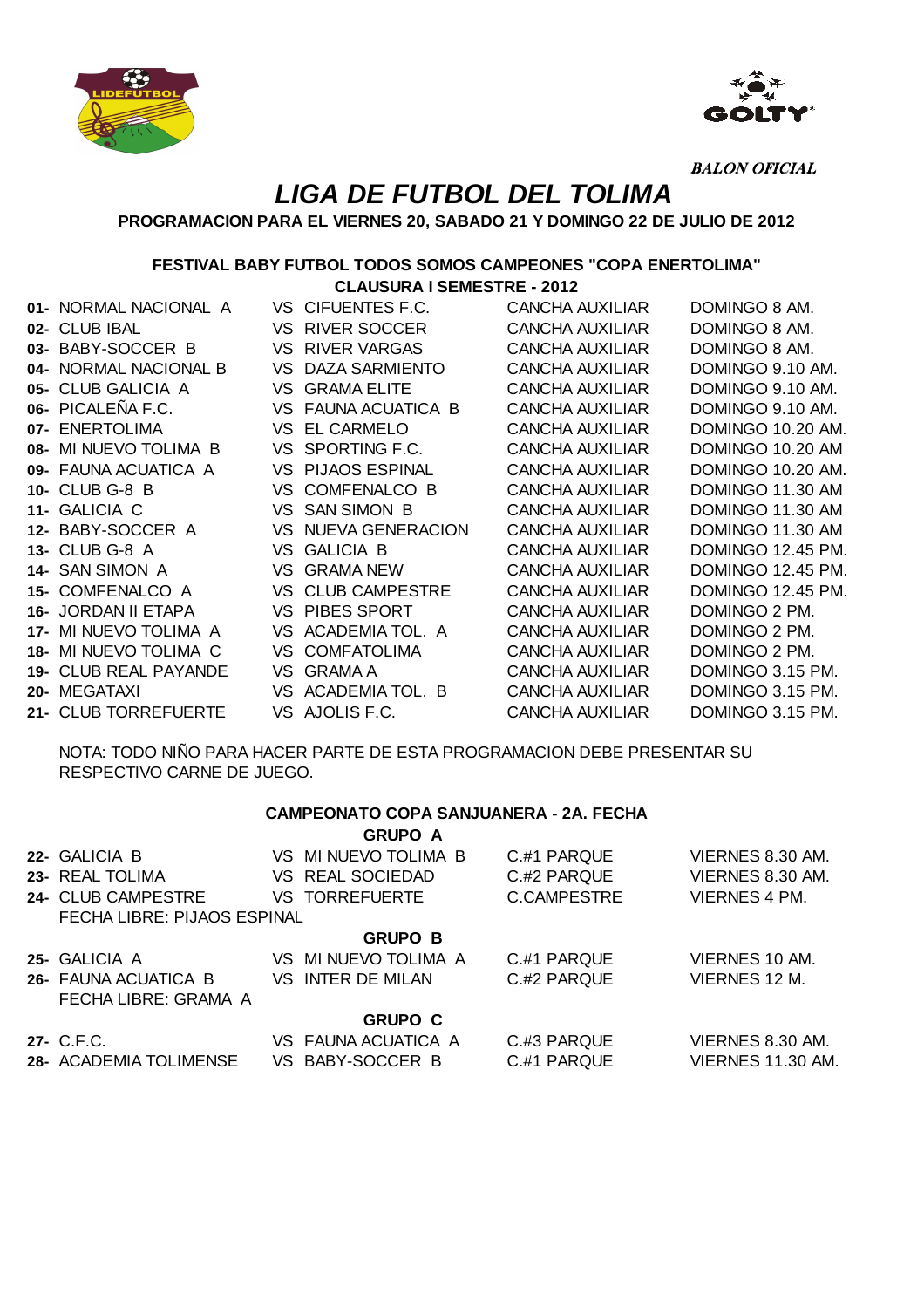**29-** COMFENALCO VS GRAMA ELITE C.#1 PARQUE VIERNES 4 PM. FECHA LIBRE: RIVER SOCCER

LIBRES DESDE EL PUNTO PENAL.

CONTINUACION PROGRAMACION DEL 20, 21 Y 22 DE JULIO DE 2012. PAGINA 2

| <b>3A. FECHA - COPA SANJUANERA</b><br><b>GRUPO A</b>                      |                                                                                                                                                     |  |                                          |                                           |                                                     |  |
|---------------------------------------------------------------------------|-----------------------------------------------------------------------------------------------------------------------------------------------------|--|------------------------------------------|-------------------------------------------|-----------------------------------------------------|--|
|                                                                           | 30- CLUB PIJAOS ESPINAL VS GALICIA B<br>32- MI NUEVO TOLIMA B VS TORREFUERTE<br>32- CLUB CAMPESTRE VS REAL TOLIMA<br>33- FECHA LIBRE: REAL SOCIEDAD |  |                                          | C.#3 PARQUE<br>C #3 PARQUE<br>C.CAMPESTRE | SABADO 12 M.<br>DOMINGO 10 AM.<br>DOMINGO 10 AM.    |  |
|                                                                           |                                                                                                                                                     |  | <b>GRUPO B</b>                           |                                           |                                                     |  |
|                                                                           | 34- INTER DE MILAN VS RIVER VARGAS<br>35- GRAMA A<br>FECHA LIBRE: CLUB GALICIA A                                                                    |  | VS FAUNA ACUATICA B                      | C.#3 PARQUE<br>C.#3 PARQUE                | SABADO 4 PM.<br>DOMINGO 11.30 AM                    |  |
|                                                                           |                                                                                                                                                     |  | <b>GRUPO C</b>                           |                                           |                                                     |  |
|                                                                           | 36- RIVER SOCCER VS C.F.C.<br>37- FAUNA ACUATICA A VS BABY-SOCCER B<br>38- ACADEMIA TOLIMENSE VS GRAMA ELITE<br>FECHA LIBRE: COMFENALCO             |  |                                          | C.#3 PARQUE<br>C #3 PARQUE<br>C.#3 PARQUE | SABADO 8.30 AM.<br>DOMINGO 8.30 AM<br>DOMINGO 1 PM. |  |
|                                                                           |                                                                                                                                                     |  | FINAL DEPARTAMENTAL INFANTIL - 1A, FECHA |                                           |                                                     |  |
|                                                                           | 39- REAL TOLIMA VS PIJAOS ESPINAL C.#3 PARQUE<br>40- VILLA DE LAS PALMAS VS GRAMA ELITE EN PURIFICACION                                             |  |                                          |                                           | SABADO 10 AM.<br>SABADO 2 PM.                       |  |
| <b>CAMPEONATO PREJUVENIL "COPA ENERTOLIMA"</b><br><b>CRUZADOS</b>         |                                                                                                                                                     |  |                                          |                                           |                                                     |  |
|                                                                           | 41- CLUB IBAL<br><b>VS</b><br>42- CLUB GALICIA                                                                                                      |  | VS GRAMA ELITE                           | C.#2 PARQUE DOMINGO 4 PM.<br>C.#3 PARQUE  | DOMINGO 4 PM.                                       |  |
|                                                                           | NOTA: EN CASO DE EMPATE EN ESTOS PARTIDOS SE PROCEDERA AL COBRO DE TIROS<br>LIBRES DESDE EL PUNTO PENAL HASTA DEFINIR EL GANADOR.                   |  |                                          |                                           |                                                     |  |
| <b>CAMPEONATO MUNICIPAL JUNIOR "COPA ENERTOLIMA 2012"</b><br><b>FINAL</b> |                                                                                                                                                     |  |                                          |                                           |                                                     |  |
|                                                                           | VS C.F.C.<br>43- GRAMADEPORTES<br>NOTA: EN CASO DE EMPATE EN ESTE PARTIDO SE PROCEDERA AL COBRO DE TIROS                                            |  |                                          | C. AUXILIAR                               | MARTES 4 PM.                                        |  |

**FASE ELIMINATORIA MUNICIPAL "COPA CLARO" - 2A. FECHA**

|                     | <b>GRUPO A</b>        |                    |                      |  |  |  |
|---------------------|-----------------------|--------------------|----------------------|--|--|--|
| 44- RIVER VARGAS    | VS AJOLIS F.C.        | <b>C.CIUDADELA</b> | <b>VIERNES 8 AM.</b> |  |  |  |
| 45- ESTUDIANTES     | <b>VS COMFENALCO</b>  | C.#3 PARQUE        | VIERNES 10 AM.       |  |  |  |
| 46- ACADEMIA TOL. B | VS FAUNA 25 AÑOS      | C.#3 PARQUE        | VIERNES 2 PM.        |  |  |  |
| <b>GRUPO B</b>      |                       |                    |                      |  |  |  |
| 47- DTIVO.IBAGUE    | VS INTER DE MILAN     | C.#2 PARQUE        | VIERNES 2 PM.        |  |  |  |
| 48- REAL SOCIEDAD   | VS FAUNA ALBERGUE     | C.#2 PARQUE        | VIERNES 4 PM.        |  |  |  |
| 49- CLUB GALICIA    | <b>VS TORREFUERTE</b> | <b>C.SAN SIMON</b> | <b>VIERNES 2 PM.</b> |  |  |  |
|                     |                       |                    |                      |  |  |  |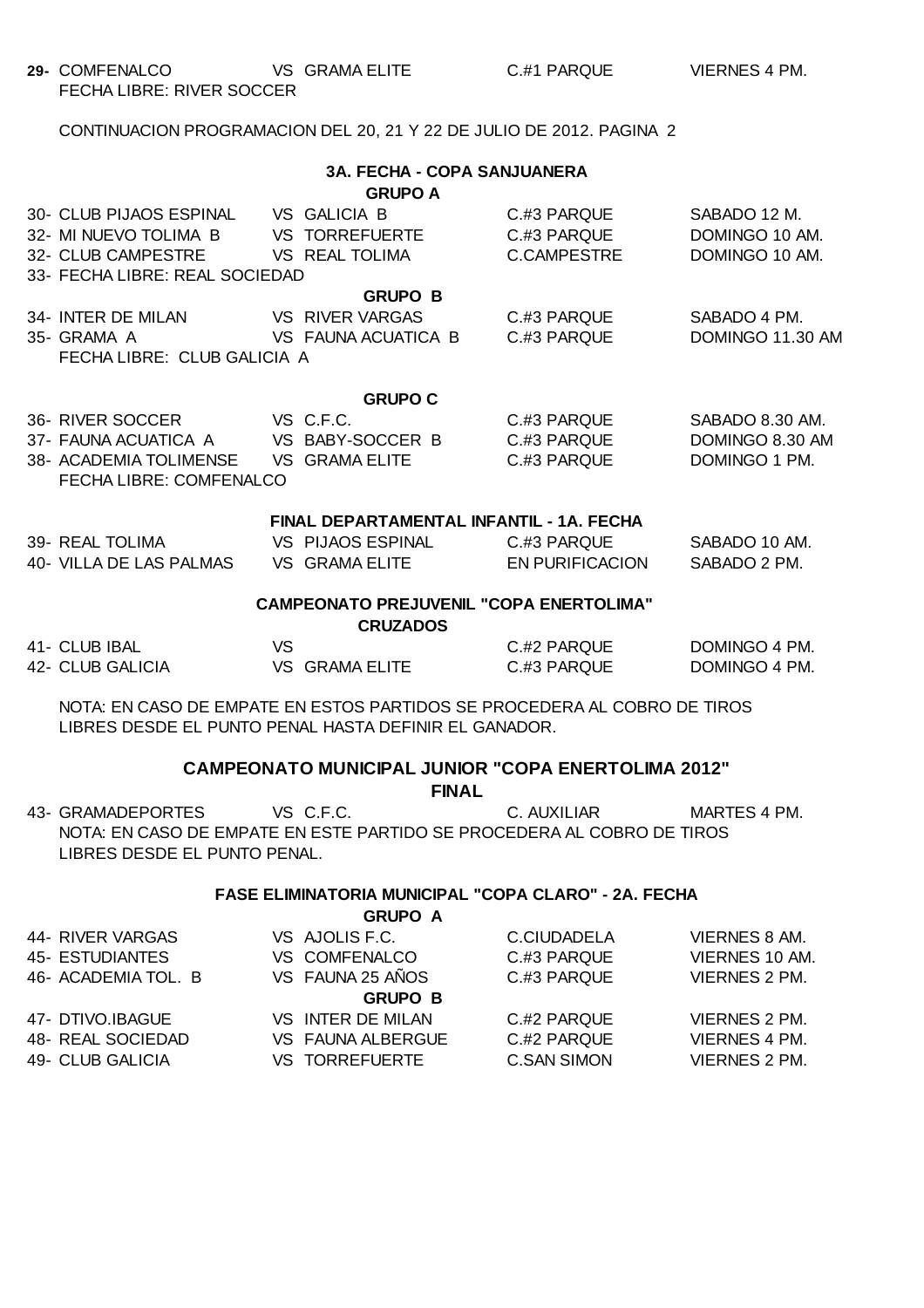PARTIDO INTERGRUPOS

| 50- FAUNA START 13 | VS ACADEMIA TOL. A | C.#3 PARQUE | <b>VIERNES 4 PM.</b> |
|--------------------|--------------------|-------------|----------------------|
|                    |                    |             |                      |

CONTINUACION PROGRAMACION DEL 20, 21 Y22 DE JULIO DE 2012 - PAGINA 3

## **COPA CLARO MASCULINO - 3A. FECHA**

|                              | <b>GRUPO A</b>                  |                     |                      |
|------------------------------|---------------------------------|---------------------|----------------------|
| 51- CLUB RIVER VARGAS        | <b>VS ESTUDIANTES</b>           | C.CIUDADELA         | SABADO 10 AM.        |
| 52- FAUNA 25 AÑOS            | VS AJOLIS F.C.                  | C #1 PARQUE         | SABADO 2 PM.         |
| 53- ACADEMIA TOL. B          | VS FAUNA START 13               | C.#1 PARQUE         | SABADO 4 PM.         |
|                              | <b>GRUPO B</b>                  |                     |                      |
| 54- ACADEMIA TOLIMENSE       | VS REAL SOCIEDAD                | C.#3 PARQUE         | SABADO 2 PM.         |
| 55- CLUB GALICIA             | VS FAUNA ALBERGUE               | C #2 PARQUE         | SABADO 4 PM.         |
| 56- CLUB TORREFUERTE         | VS DTIVO.IBAGUE                 | C.#2 PARQUE         | DOMINGO 12 M.        |
| PARTIDO INTERGRUPOS          |                                 |                     |                      |
| 57- COMFENALCO               | VS INTER DE MILAN               | C #2 PARQUE         | SABADO 2 PM.         |
|                              | COPA CLARO FEMENINO - 1A. FECHA |                     |                      |
|                              | <b>GRUPO A</b>                  |                     |                      |
| 58- TODOELECTRICOS           | VS NORMAL NACIONAL              | C.#2 PARQUE         | VIERNES 10 AM.       |
|                              | <b>GRUPO B</b>                  |                     |                      |
| 59- CLUB INTERNACIONAL       | VS U.T.                         | C.#3 PARQUE         | VIERNES 12 M.        |
| 60- CLUB BARCELONA           | VS SELEC. MARIQUITA             | C.AUXILIAR          | VIERNES 2 PM.        |
|                              | 2A.FECHA - GRUPO A              |                     |                      |
| 61- TODOELECTRICOS           | VS REAL PAYANDE                 | C #3 PARQUE         | DOMINGO 8.30 AM      |
| 62- VENADILLO F.C.           | VS NORMAL NACIONAL              | EN VENADILLO        | DOMINGO 3.30 PM.     |
|                              | <b>GRUPO B</b>                  |                     |                      |
| 63- BARCELONA                | VS U.T.                         | C #2 PARQUE         | DOMINGO 10.30AM      |
| 64- SELEC.MARIQUITA          | <b>VS INTERNACIONAL</b>         | <b>EN MARIQUITA</b> | DOMINGO 10 AM.       |
|                              | <b>CANCHAS RESERVADAS</b>       |                     |                      |
| <b>ENERTOLIMA - CRUZADOS</b> |                                 | <b>C.AUXILIAR</b>   | <b>VIERNES 9 AM.</b> |
| <b>ENERTOLIMA - CRUZADOS</b> |                                 | <b>C.AUXILIAR</b>   | VIERNES 11 AM.       |
| <b>COMFENALCO</b>            | VS FREDY LEON BOGOTA            | C.AUXILIAR          | SABADO 11 AM.        |
| <b>ENERTOLIMA</b>            |                                 | C.#1 PARQUE         | SABADO 8 AM.         |
| <b>FAUNA ACUATICA</b>        |                                 | C.#2 PARQUE         | SABADO 8 AM.         |
| <b>FAUNA ACUATICA</b>        |                                 | C #2 PARQUE         | SABADO 10 AM.        |
| <b>CARLOS PIMIENTO</b>       |                                 | C.#1 PARQUE         | SABADO 10 AM.        |
| <b>INTER DE MILAN</b>        |                                 | C.#1 PARQUE         | SABADO 12 M.         |
| <b>GRAMA</b>                 |                                 | C.#2 PARQUE         | DOMINGO 2 PM.        |